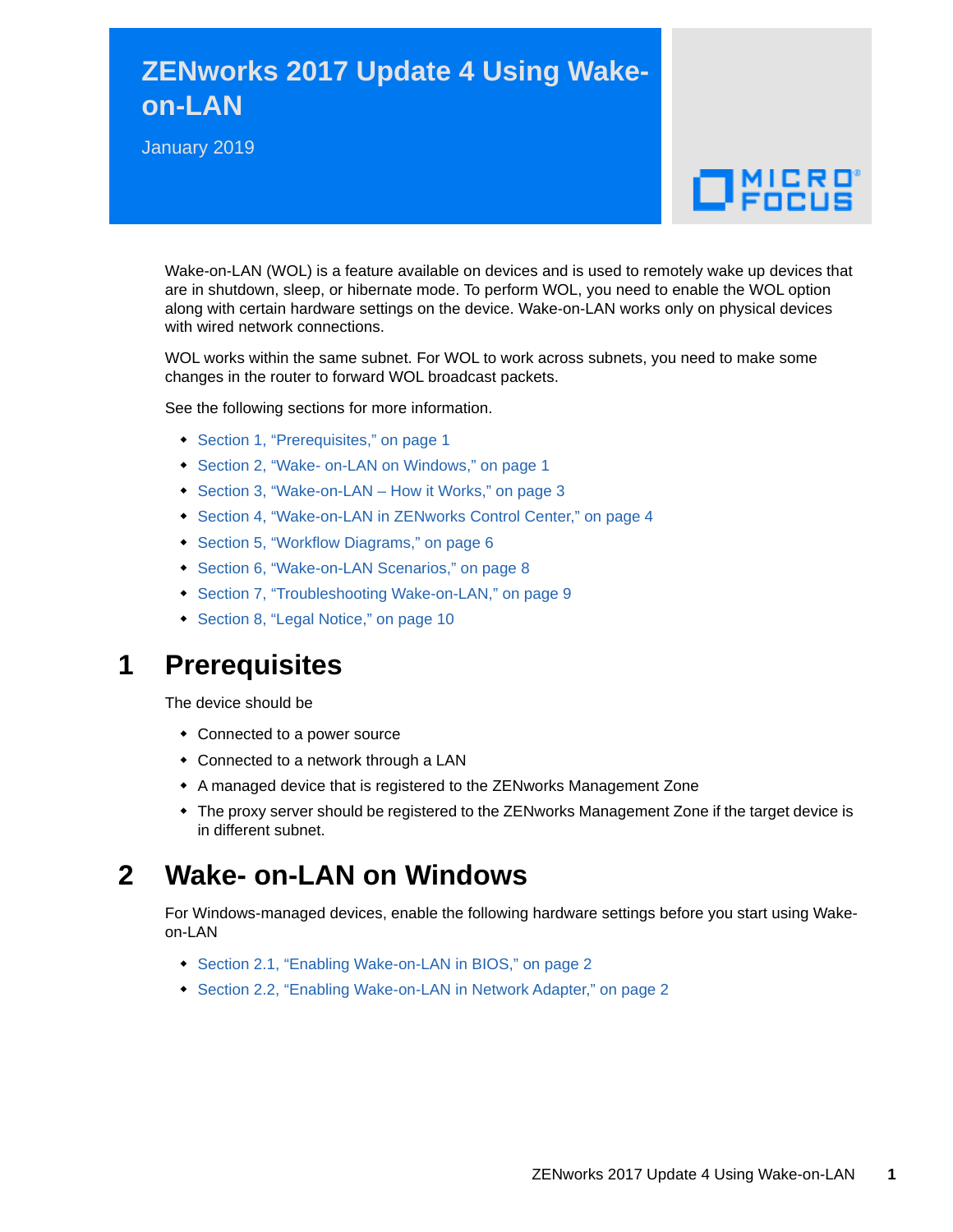## <span id="page-1-0"></span>**2.1 Enabling Wake-on-LAN in BIOS**

To enable the Wake-on-LAN option in the BIOS set up of the device:

- **1** Enter BIOS Setup during boot up.
- **2** Go to the Power menu.
- **3** Set Wake-on-LAN to Power On.
- **4** Save and exit the BIOS Setup.

#### <span id="page-1-1"></span>**2.2 Enabling Wake-on-LAN in Network Adapter**

See the following sections for more information on enabling WOL in the network card for different Windows platforms:

- [Section 2.2.1, "Windows XP," on page 2](#page-1-2)
- ◆ [Section 2.2.2, "Windows 7," on page 2](#page-1-3)
- [Section 2.2.3, "Windows 8 and 8.1," on page 3](#page-2-1)
- [Section 2.2.4, "Windows 10," on page 3](#page-2-2)

**NOTE:** Administrative rights are required for this process. Configuration of the network card can vary depending on the type of network adapter and operating system version.

#### <span id="page-1-2"></span>**2.2.1 Windows XP**

To enable Wake-on-LAN for the network card on Windows XP devices:

- **1** Open the **Control Panel** of the managed device.
- **2** Click **Administrative Tools** > **Computer Management** > **Device Manager**.
- **3** Go to **Network Adapters** > right click on the required network adapter > **Properties**.
- **4** Click **Power Management**.
- **5** Check all wake-on-LAN options in the Wake-on-LAN section.
- **6** Click **OK**.

#### <span id="page-1-3"></span>**2.2.2 Windows 7**

To enable Wake-on-LAN for the network card on Windows 7 devices:

- **1** Open the **Control Panel** of the managed device, then click **Administrative Tools**.
- **2** Click **Computer Management** > **Device Manager**.
- **3** Click **Power Management** > **Network Properties**.
- **4** Under **Network Adapters,** select the required network adapter, then click **Properties**.
- **5** Click **Power Management**.
- **6** Check the Allow this device to wake the computer option.
- **7** Click **OK**.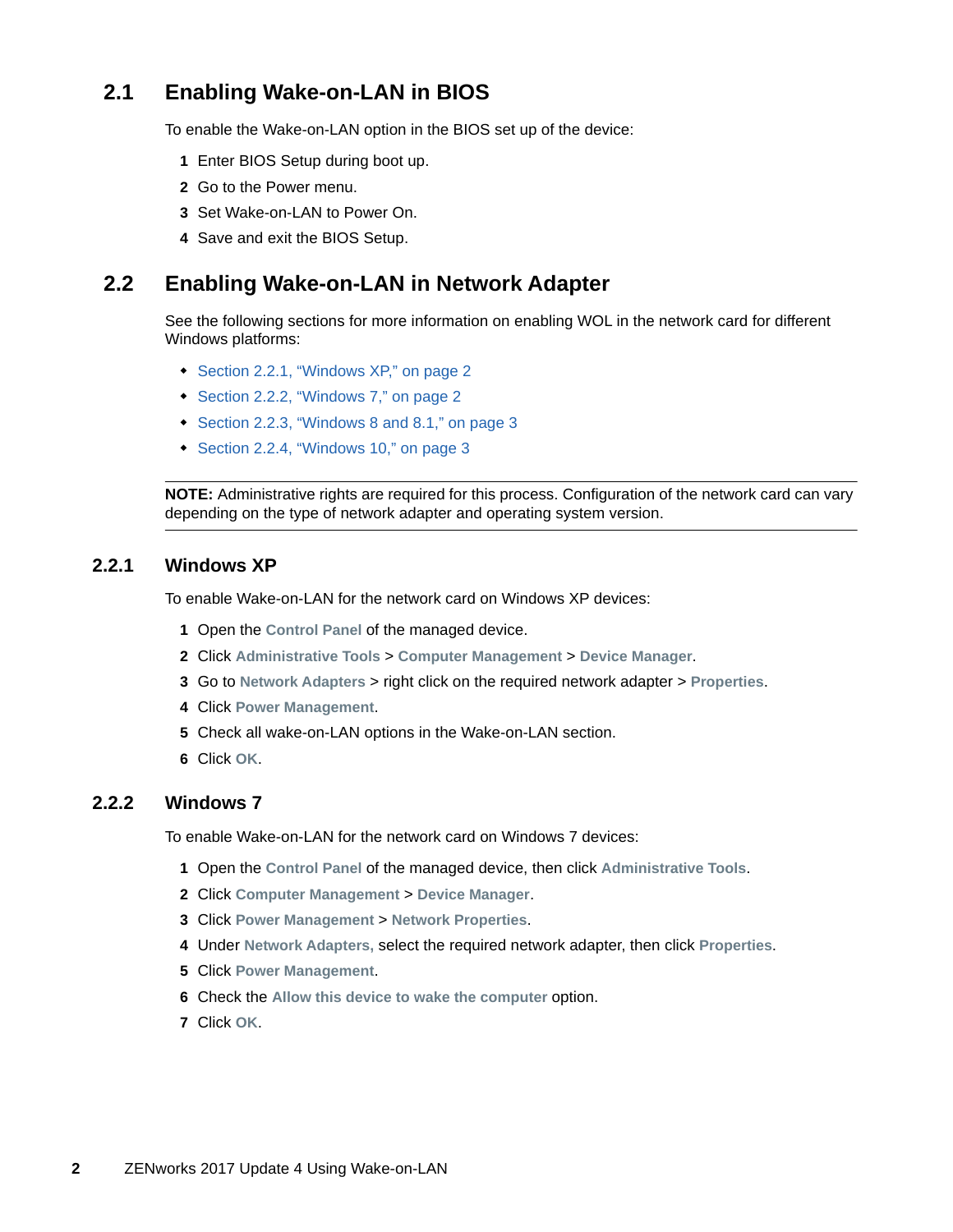#### <span id="page-2-1"></span>**2.2.3 Windows 8 and 8.1**

To enable Wake-on-LAN for the network card on Windows 8 devices:

- **1** Open the **Control Panel** of the managed device, then click **System and Security**.
- **2** Under Power Options, click the **Change what power buttons do** link.
- **3** Click the **Change settings that are currently unavailable** link.
- **4** Check the **Turn on fast startup** (recommended) option.
- **5** Click **Save Changes**.

**NOTE:** On a Windows 8 and 8.1 devices, WOL is not supported in shut-down mode and it is supported in Sleep or Hibernate mode.

#### <span id="page-2-2"></span>**2.2.4 Windows 10**

To enable Wake-on-LAN for the network card on Windows 10 devices:

- **1** Open the **Control Panel** of the managed device, then click **Administrative Tools**.
- **2** Click **Computer Management** > **Device Manager**.
- **3** Under the **Network Adapters** section ,right-click the required network adapter and from the context menu, select **Properties**.
- **4** Click the **Power Management** tab.
- **5** Check the **Allow this device to wake the computer** option.
- **6** Click **OK**.

## <span id="page-2-0"></span>**3 Wake-on-LAN – How it Works**

After enabling the WOL related hardware settings, you can start performing WOL task. The WOL task involves a ZENworks Primary Server, a proxy server and, a target managed device.

**Proxy Server:** The proxy server can either be a Linux or a Windows device and should also be registered to ZENworks management zone. The proxy server can also be a virtual machine or a physical device.

**NOTE:** The proxy server can either be a managed device or a Satellite Server. The Linux proxy server is supported beginning with ZENworks 11.2.4.

The following sections provide information about how WOL works:

- [Section 3.1, "Waking Up Managed Devices which are in Same Subnet," on page 3](#page-2-3)
- [Section 3.2, "Waking Up Managed Devices which are in Different Subnet," on page 4](#page-3-1)
- [Section 3.3, "Magic Packets," on page 4](#page-3-2)

#### <span id="page-2-3"></span>**3.1 Waking Up Managed Devices which are in Same Subnet**

Once the WOL task is initiated on the specified schedule, the ZENworks Primary Server sends magic packets directly to the target managed device. In this case, the use of a proxy server is optional because the ZENworks Primary Server itself acts as a proxy server as the target managed device and the ZENworks Primary Server are in the same subnet.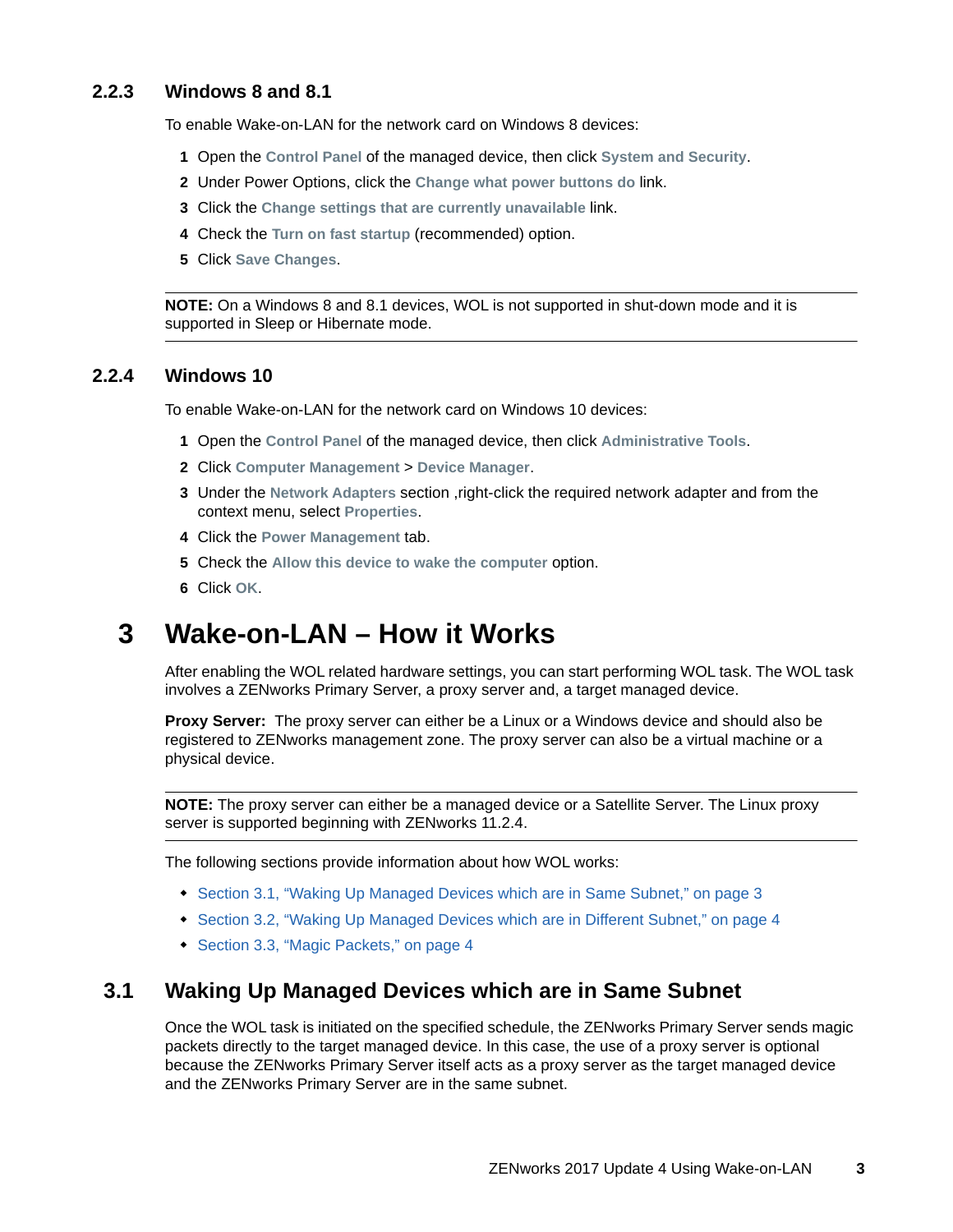## <span id="page-3-1"></span>**3.2 Waking Up Managed Devices which are in Different Subnet**

Once the WOL task is initiated on the specified schedule, the ZENworks Primary Server sends magic packets to the configured proxy server to wake up the target managed device. In this case, you need to choose a satellite server or a managed device as a proxy server to forward magic packets to the target device.

#### <span id="page-3-2"></span>**3.3 Magic Packets**

Magic Packet is a broadcast for the particular subnet which contains the hardware or MAC address of a specific network card. This packet sends signals to the motherboard. The managed device receives this packet, checks if it contains correct information, then activates the power supply and boots the system. The WOL packets can only be sent through the local network.

Magic packets broadcasted within the subnet contain the subnet information, network broadcast address, and the MAC address of the target computer's network card.

For details, see [Section 5.2, "WOL - What happens in the background?," on page 6.](#page-5-1)

## <span id="page-3-0"></span>**4 Wake-on-LAN in ZENworks Control Center**

Using ZENworks Control Center you can perform the WOL task either through Quick Task or through the bundle distribution schedule.

The following sections provide information about performing WOL in ZENworks Control Center:

- [Section 4.1, "Performing Wake-on-LAN through Quick Task," on page 4](#page-3-3)
- [Section 4.2, "Performing Wake-on-LAN through Bundle Distribution," on page 5](#page-4-0)
- [Section 4.3, "Performing Wake-on-LAN through the Command Line Interface," on page 5](#page-4-1)

#### <span id="page-3-3"></span>**4.1 Performing Wake-on-LAN through Quick Task**

To wake up a managed device through Quick Task.

- **1** In ZENworks Control Center click **Devices** > **Servers** or **Workstations**.
- **2** Select the check box next to the target workstation or a server.
- **3** Go to **Quick Task**, then select **Wake Up**.
- <span id="page-3-4"></span>**4** In the Wake Up dialog box, specify the following:
	- **4a Automatically detect the server** : Use this option when the ZENworks Primary Server and the target managed device are in the same subnet. In this case, the Primary Server itself acts as the proxy server.

When this option is selected, ZENworks automatically detects the Primary Server closest to the target managed device.

**4b Use the following devices:** Use this option when the ZENworks Primary Server and the target managed device are in different subnet. Click **Add** to select a Satellite Server or a managed device as a proxy server that is located in the same subnet of the target managed device.

**NOTE:** Proxy server should be a managed device or a Satellite Server. The Linux proxy server is supported from 11.2.4 onwards.You can configure more than one proxy server for sending wake-on-LAN magic packets. If one proxy server is not reachable, then the ZENworks Primary server sends magic packets to the next available proxy server.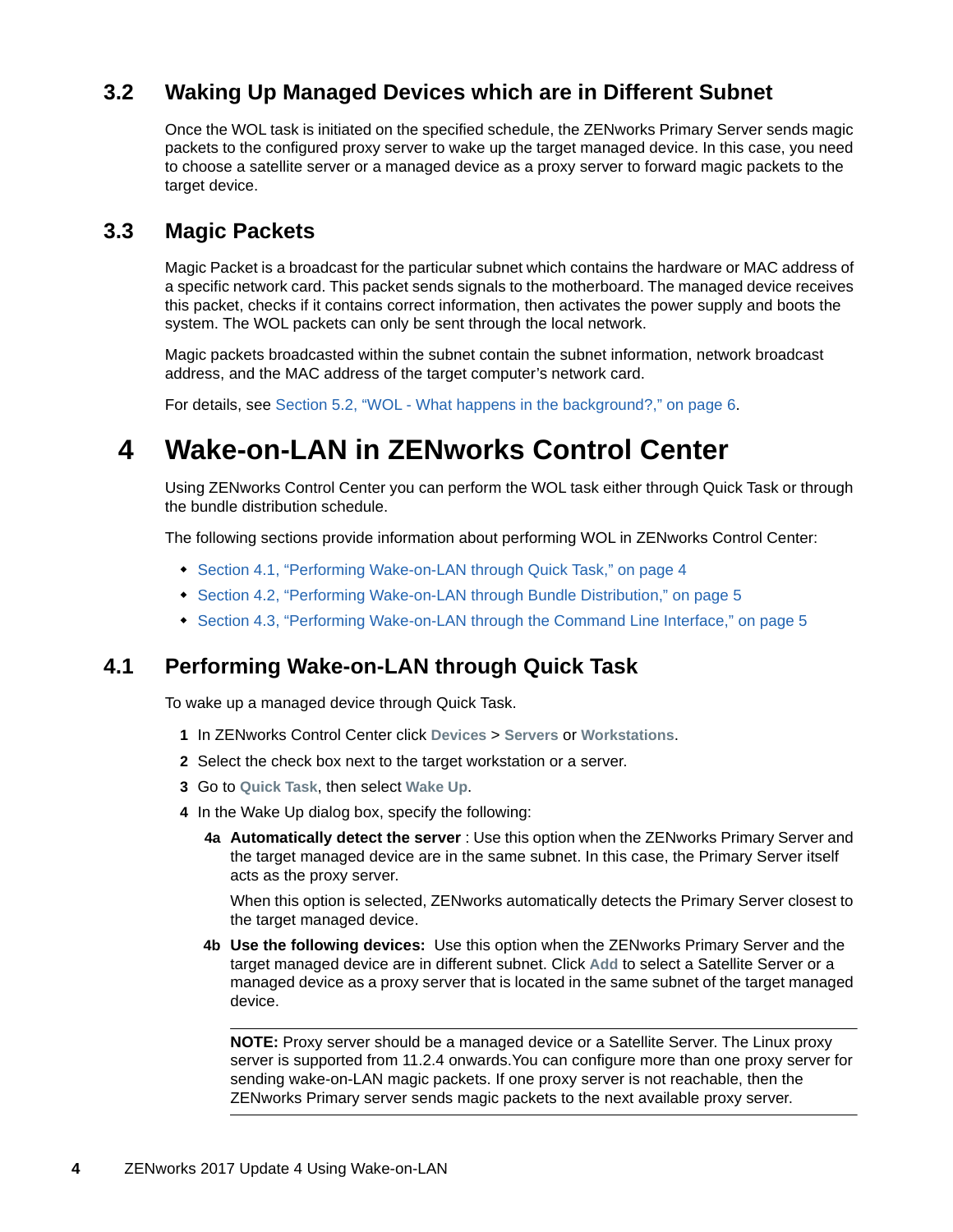- <span id="page-4-2"></span>**5** Click **Show Advanced Options** to specify the IP address of the selected proxy server that is used for sending the magic packets to the target device. Specifying the IP address of a proxy server is required in a context where a particular device acting as a proxy server has more than one IP address.
	- **Automatically detect the IP address:** Select this option if you want ZENworks to automatically detect the IP address of the proxy server where the magic packets would be sent to the managed device.
	- **Use the following IP address:** After selecting this option, enter the IP address of the proxy server, then click Add to specify the IP address or addresses other than the default.
	- **Number of Retries:** The default value is 1. However, you can change it to any number between 0 and 5.
	- **Time interval between Retries:** The default value is 2 minutes. However, you can change it to any value between 2 and 10 minutes.

### <span id="page-4-0"></span>**4.2 Performing Wake-on-LAN through Bundle Distribution**

The WOL feature in ZENworks Control Center allows you to perform bundle management operations on powered off devices by waking them up automatically.

To wake up a managed device through bundle distribution:

- **1** In ZENworks Control Center, click **Bundles**.
- **2** Select the check box next to the required bundle.
- **3** Click **Action** > **Assign to Device**.
- **4** Select a target device, then click **OK**.

The target device is listed in the Assign Bundle page.

- **5** Select the required shortcut location, then click **Next**.
- **6** Select the **Distribution Schedule** on the schedules page.
- **7** Click **Next,** then select the **Wake-on-LAN (Applies to Devices only)** check box on the Bundle Distribution Schedule page.
- **8** Click **Options** to use a different proxy server. Click **Show Advanced Options** to change the default Proxy and IP details.

For details, see [Step 4](#page-3-4) and [Step 5](#page-4-2) in [Section 4.2, "Performing Wake-on-LAN through Bundle](#page-4-0)  [Distribution," on page 5](#page-4-0).

- **9** Click **Next.** The distribution schedule details are displayed.
- **10** Click **Finish**.

After the bundle with distribution schedule is assigned to the managed device with the WOL option configured, the managed device is woken up according to the schedule, and then the bundle is assigned and distributed.

#### <span id="page-4-1"></span>**4.3 Performing Wake-on-LAN through the Command Line Interface**

You can perform Wake-on-LAN on workstations and servers through the command line interface:

- **Waking up a workstation:** See ["workstation-wakeup \(ww\) \(workstation object path\) \[...\]](https://www.novell.com/documentation/zenworks2017/pdfdoc/zen_utils/zen_utils.pdf#b9b81bd)  [options] " in *[ZENworks Command Line Utilities Reference](https://www.novell.com/documentation/zenworks2017/pdfdoc/zen_utils/zen_utils.pdf#bookinfo)*.
- **Waking up a server:** See ["server-wakeup \(sw\) \(server object path\) \[...\] \[options\] "](https://www.novell.com/documentation/zenworks2017/pdfdoc/zen_utils/zen_utils.pdf#b9b7xwx) in *[ZENworks](https://www.novell.com/documentation/zenworks2017/pdfdoc/zen_utils/zen_utils.pdf#bookinfo)  Command Line Utilities Reference*.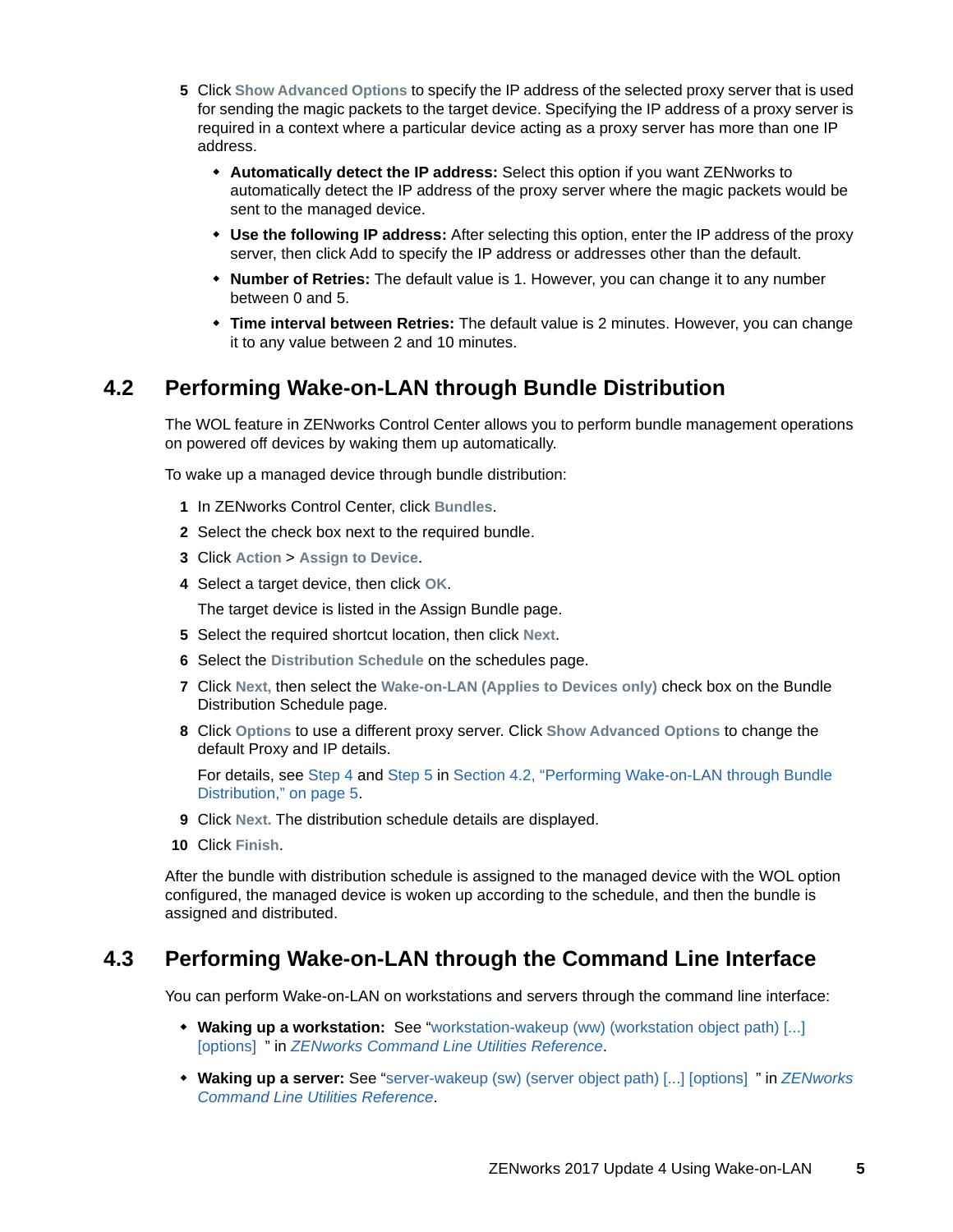# <span id="page-5-0"></span>**5 Workflow Diagrams**

- [Section 5.1, "WOL Steps Performed in ZENworks Control Center," on page 6](#page-5-2)
- [Section 5.2, "WOL What happens in the background?," on page 6](#page-5-1)

## <span id="page-5-2"></span>**5.1 WOL - Steps Performed in ZENworks Control Center**

This diagram shows how to use the WOL feature through Quick Task in ZENworks Control Center.



## <span id="page-5-1"></span>**5.2 WOL - What happens in the background?**

This diagram shows how the actual WOL task is carried out in the background when initiated.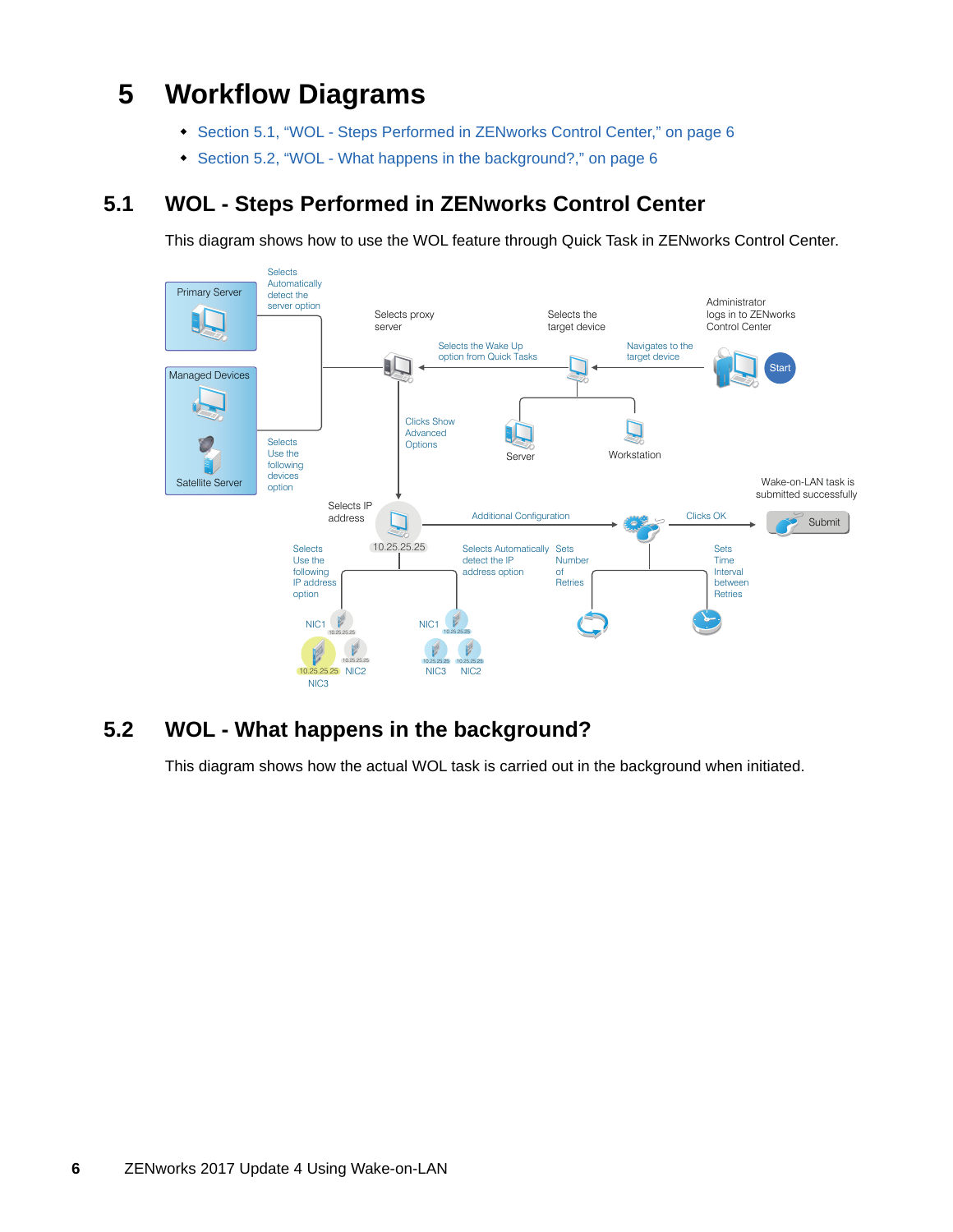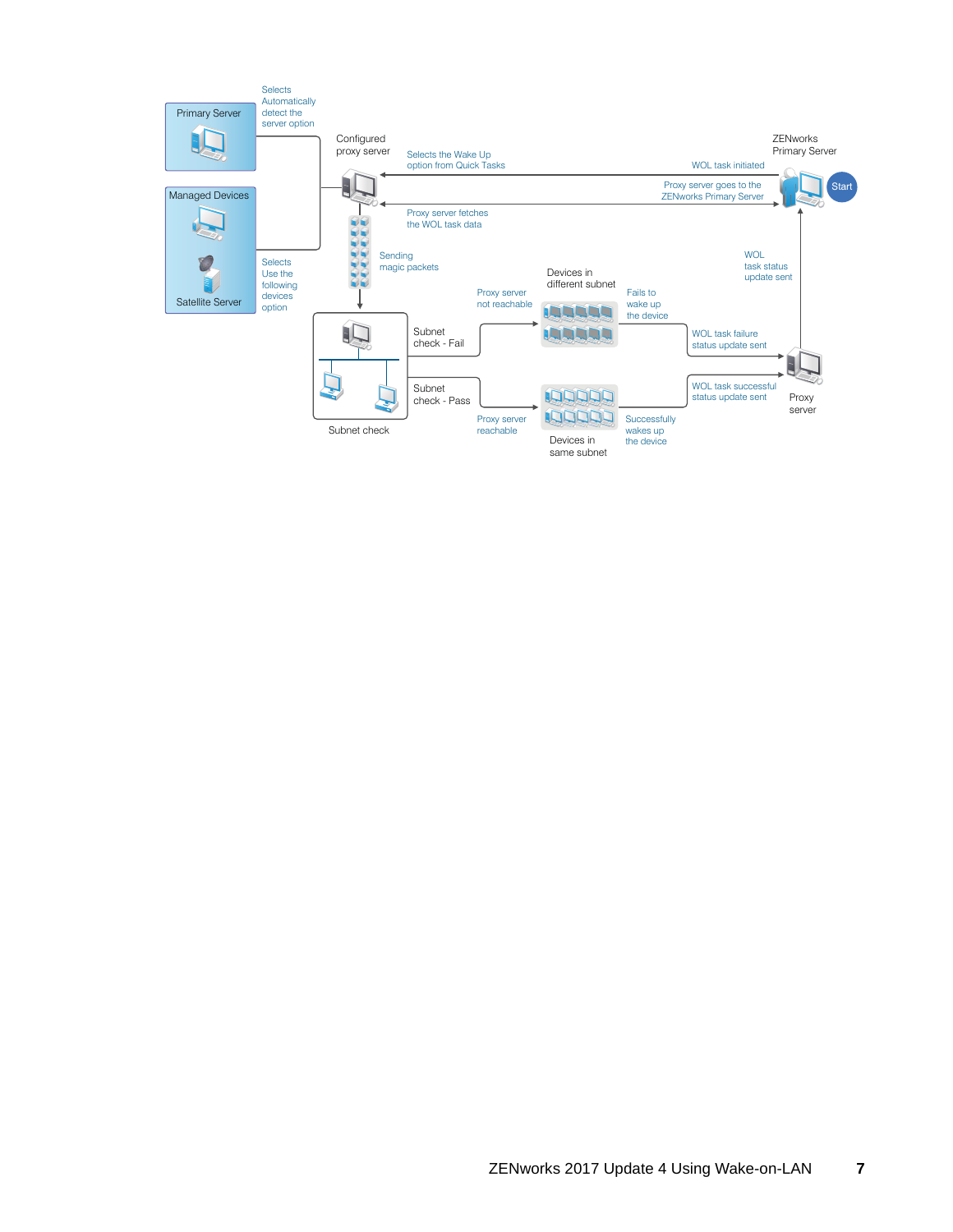

#### This diagram shows Subnet 1, Subnet 2, Subnet 3, and Subnet 4 respectively. All devices that are located in these four subnets are managed by a ZENworks Primary server located in Subnet 1.

- [Section 6.1, "Use Case 1," on page 8](#page-7-1)
- [Section 6.2, "Use Case 2," on page 9](#page-8-1)
- [Section 6.3, "Use Case 3," on page 9](#page-8-2)
- [Section 6.4, "Use Case 4," on page 9](#page-8-3)

#### <span id="page-7-1"></span>**6.1 Use Case 1**

An administrator wants to wake up devices located in Subnet 1. In this case the Primary Server itself acts as a proxy server because the target managed devices and the Primary Server are in the same subnet.

# <span id="page-7-0"></span>**6 Wake-on-LAN Scenarios**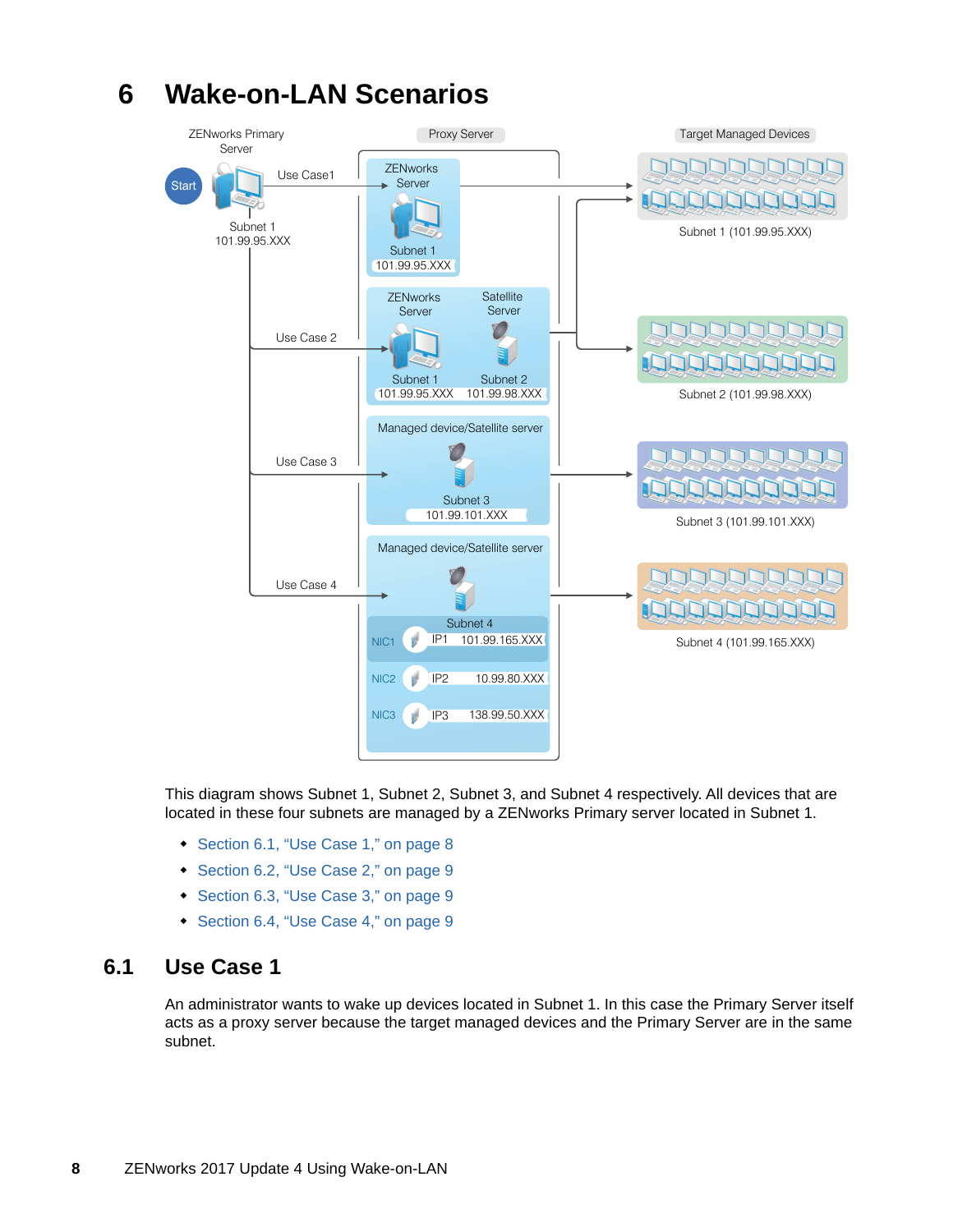### <span id="page-8-1"></span>**6.2 Use Case 2**

An administrator who wants to wake up devices located in Subnet 1 and Subnet 2 in a single WOL task must specify the following as proxy servers:

- A Satellite Server or a managed device that is located in Subnet 2.
- A Primary Server or a Satellite Server or a managed device that is located in Subnet 1.

As a result, the target managed devices located in both Subnet 1 and Subnet 2 will get magic packets from those proxy servers that are also located in the subnet of the target devices.

### <span id="page-8-2"></span>**6.3 Use Case 3**

An administrator who wants to wake up only those devices that are located in Subnet 3 must specify a Satellite Server or a managed device as a proxy server that is located in the subnet of the target device.

#### <span id="page-8-3"></span>**6.4 Use Case 4**

An administrator who wants to wake up devices located in Subnet 4 and must specify a proxy server that has multiple NICs or IP addresses. Then the WOL task is performed based on one of the following options selected:

- **Automatically detect the IP address:** If the administrator selects this option, then ZENworks wakes up the devices that are reachable and that have IP addresses that match the subnet of the target device.
- **Use the following IP address:** If the administrator selects this option, then ZENworks uses the IP address to wake up the devices that are reachable and that are in the subnet of the target managed device.

# <span id="page-8-0"></span>**7 Troubleshooting Wake-on-LAN**

["WOL is not supported in shutdown mode on a Windows 8 managed device" on page 9](#page-8-4)

### <span id="page-8-4"></span>**WOL is not supported in shutdown mode on a Windows 8 managed device**

Explanation: When you do a standard shutdown on a Windows 8 device, the device goes into a hybrid shutdown state. Windows 8 does not support Wake-on-LAN in hybrid shutdown mode. It does support it in sleep or hibernate mode. If you deactivate the fast startup option, the Windows 8 device will be in hibernation when shutdown.

- Action: To perform WOL task on a Windows 8 device, deactivate the fast startup option:
	- **1** Open the **Control Panel** of the managed device.
	- **2** Click **System and Security**.
	- **3** Under Power Options, click the **Change what power buttons do** link.
	- **4** Click the **Change settings that are currently unavailable** link.
	- **5** Uncheck the **Turn on fast startup** (recommended) check box.